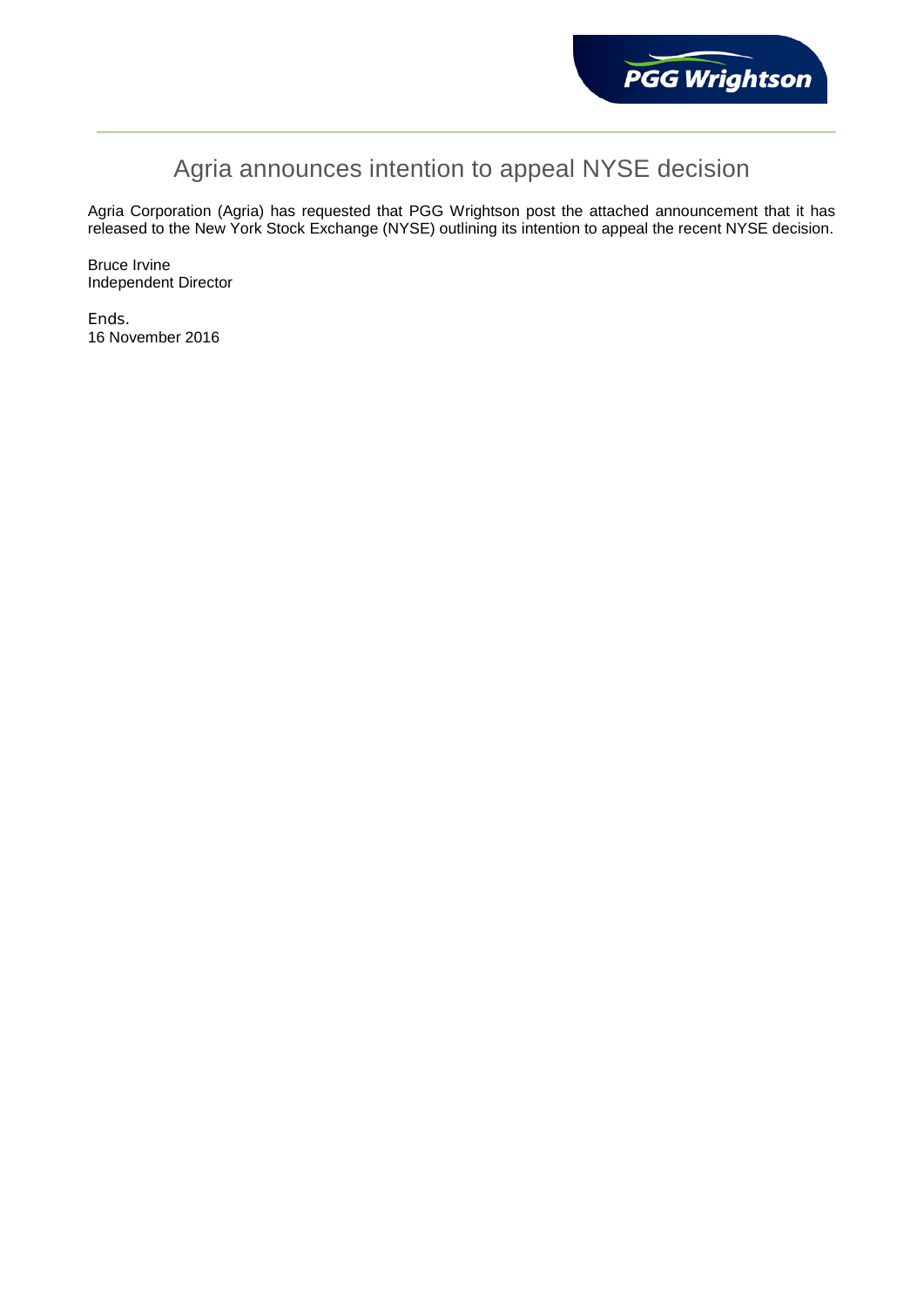#### **Agria Corporation Announces Intention to Appeal NYSE Decision**

AUCKLAND, NEW ZEALAND -- (Marketwired) -- 11/08/16 -- Agria Corporation (NYSE: GRO) ("Agria" or "the Company"), today announced that it will appeal the decision by the New York Stock Exchange ("NYSE") to commence proceedings to delist the American Depository Shares ("ADSs") of Agria from the NYSE. Trading of the Company's ADSs was suspended on November 3, 2016, after the NYSE notified the company of the decision to commence delisting proceedings.

The Company disagrees with the statements included in the NYSE's press release, dated November 3, 2016, and intends to challenge the NYSE's investigation findings and conclusions. The Company is in the process of appealing to the Committee of the Board of Directors of the NYSE, and will continue to work with the NYSE during the appeal process.

### *About Agria Corporation*

Agria (NYSE: GRO) is a global agricultural company with three principal business segments: Seed and Grain; Crop Protection, Nutrients and Merchandise; and Rural Services. The Seed and Grain segment is engaged in research and development, production and sale of a broad range of seed products and trading of seed and grain products globally. The Crop Protection, Nutrients and Merchandise segment operates an extensive chain of retail stores that supply farm input materials. The Rural Services segment provides livestock trading, wool trading, irrigation and pumping, real estate agency and other agriservices. For more information about Agria Corporation, please visit www.agriacorp.com.

### *Safe Harbor Statement:*

This announcement contains forward-looking statements. These statements, including the management's commentary, are made under the "safe harbor" provisions of the U.S. Private Securities Litigation Reform Act of 1995. These forward-looking statements can be identified by terminology such as "will," "expects," "anticipates," "future," "intends," "plans," "believes," "estimates," "confident" and similar statements. Agria may also make written or oral forwardlooking statements in its periodic reports to the U.S. Securities and Exchange Commission on Forms 20-F and 6-K, etc., in its annual report to shareholders, in press releases and other written materials and in oral statements made by its officers, directors or employees to third parties. Statements that are not historical facts, including statements about Agria's beliefs and expectations, are forwardlooking statements. Forward-looking statements involve inherent risks and uncertainties. A number of important factors could cause actual results to differ materially from those contained in any forward-looking statement. Potential risks and uncertainties include, but are not limited to, those risks outlined in Agria's filings with the U.S. Securities and Exchange Commission. All information provided in this press release is as of the date of this announcement unless otherwise stated and Agria does not undertake any obligation to update any forward-looking statement, except as required under applicable law.

## *Contact:*

*The Blueshirt Group*

*Asia*  Gary Dvorchak, CFA Phone (China): +86 (138) 1079-1480 Email: gary@blueshirtgroup.com